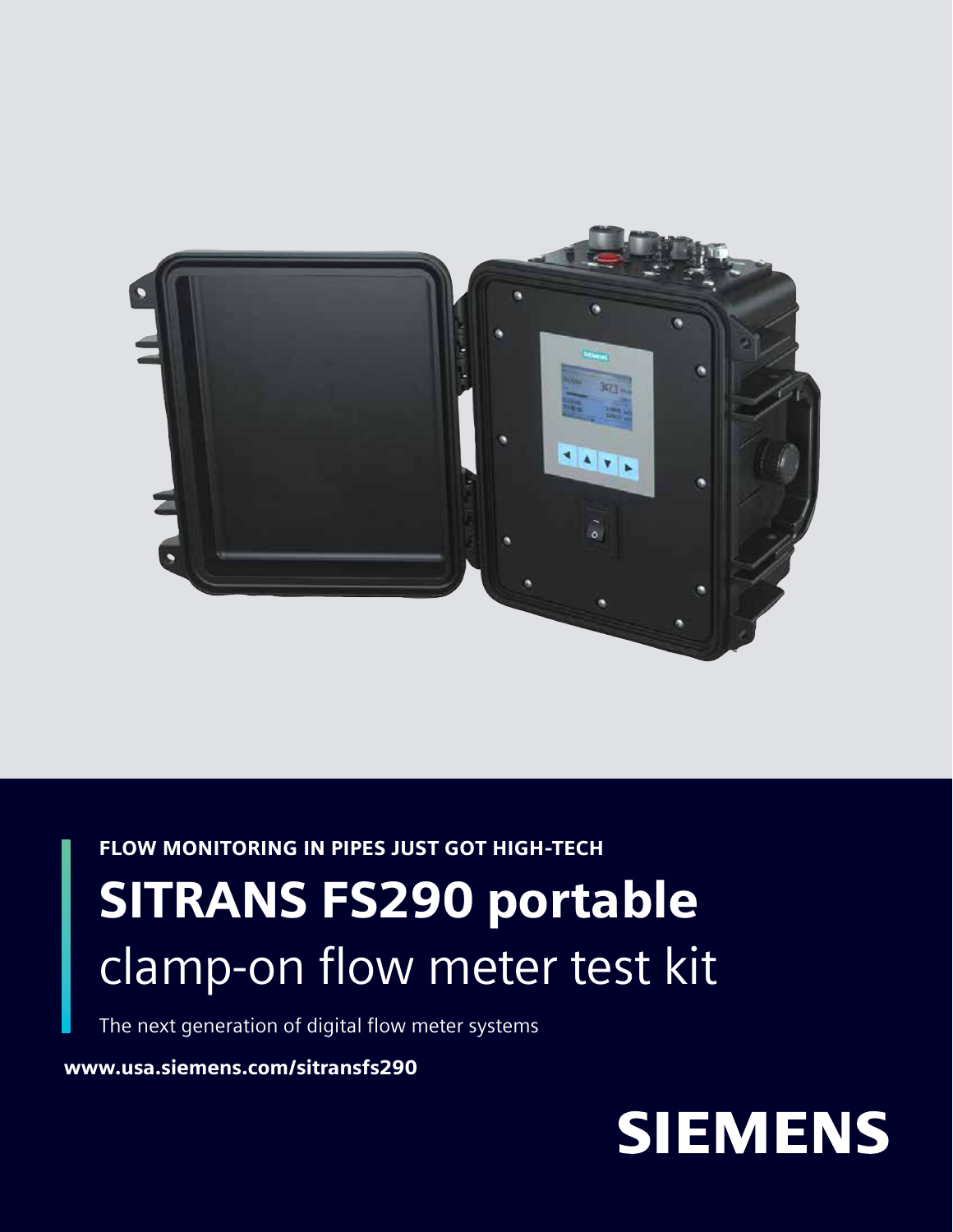# Flow measurements during ongoing operation: easy, versatile, precise, cost-effective

The SITRANS FS290 is a portable ultrasonic flow meter system for remote monitoring of volumetric flow in pipes. The system is made up of the SITRANS FST090 battery-operated transmitter and SITRANS FSS220 clamp-on transducers. The transducers are installed quickly and easily on the outside of a pipe – without any process interruptions or plant downtime.



#### How does it work?

Each measuring path is formed by two coordinated transducers that transmit ultrasonic signals back and forth through the pipe. Using the transmit and receive time difference between the two signals, caused by the flow in the pipe slowing the transit time against the flow and accelerating the time with the flow, the transmitter calculates the resulting flow measurement.

The transmitter performs analog signal processing for the transducers pair and digitalizes the generated measurements for display. The data measured can be recorded on the on board micro SD storage card. Data output can be user-defined or take place via either analog signal or Modbus RTU.

Users can install clamp-on transducers on the pipe during ongoing operation, which means the pipe is not disturbed and the flow does not need to be stopped ,for installation or service.

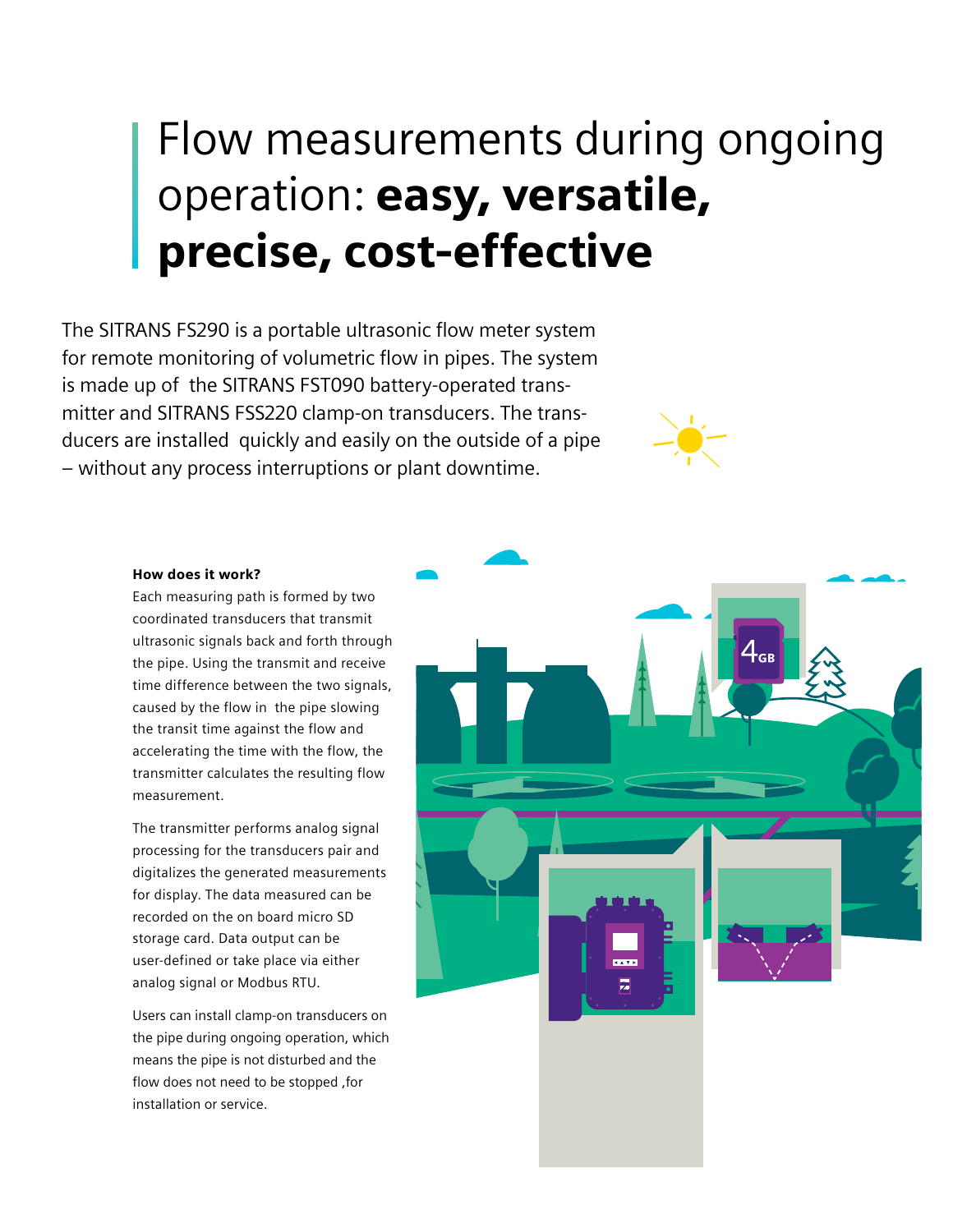

## SITRANS FST090 transmitter specifications

| Enclosure/rating             | Weather-resistant, rugged plastic<br>case, IP67, NEMA 4X-certified                                                                                                |  |  |  |
|------------------------------|-------------------------------------------------------------------------------------------------------------------------------------------------------------------|--|--|--|
| <b>Dimensions</b>            | L 12.61 in x W 9.64 in x H 6.91 in                                                                                                                                |  |  |  |
| Weight with spare<br>battery | 8.82 lb                                                                                                                                                           |  |  |  |
| <b>Ambient conditions</b>    | Operation 14°F to 140°F                                                                                                                                           |  |  |  |
| Power supply                 | External power supply unit 100-240<br>Vac input / 24 Vdc output,<br>10 W (PSU, 1 battery, and charger<br>included in scope of delivery)                           |  |  |  |
| <b>External charger</b>      | Fast-charging feature, battery<br>charging time:<br>4.5 hours                                                                                                     |  |  |  |
| <b>Battery operation</b>     | Lithium-ion battery (99 Wh), 24 V<br>DC up to 24 hours, possible to hot<br>swap batteries without interrupting<br>measurement                                     |  |  |  |
| Certification                | UL, ULc, CE                                                                                                                                                       |  |  |  |
| Input/display                | 4 pushbuttons, illuminated graph-<br>ical display,<br>240 x 160 pixels                                                                                            |  |  |  |
| Language options             | Switchable, 14 languages (english,<br>german, italian, french, spanish,<br>portuguese, danish, swedish,<br>finnish, dutch, chinese, japanese,<br>russian, polish) |  |  |  |
| Programming                  | Wizards menu, free input, 50<br>measuring points can be saved                                                                                                     |  |  |  |
| Inputs/outputs               | Power/pulse/relay; via external<br>connection box                                                                                                                 |  |  |  |
| Communication                | Modbus RTU RS 485                                                                                                                                                 |  |  |  |
| <b>USB service port</b>      | USB - SIMATIC PDM/internal storage                                                                                                                                |  |  |  |
| Internal storage             | 4 GB (up to 32 GB possible) for<br>years of recordings                                                                                                            |  |  |  |
| Diagnostics option           | Loggers, alarms, and events, sepa-<br>rated in table form                                                                                                         |  |  |  |
| <b>Transducers</b>           | FSS200 portable clamp-on trans-<br>ducers, compatible with older<br><b>FUP1010 transducers</b>                                                                    |  |  |  |
| PVC sensor cable             | Length 20 ft/50 ft with plug-in<br>connector                                                                                                                      |  |  |  |

CE



## Application and specifications

Nearly every type of pipe composed of all sorts of materials – is easy for the FS290 to adapt to. The only exceptions? Cement pipes and special plastic composite pipes, due to their physical properties. Interior pipe coatings and liners are stored in the meter and are factored into the device's input.

SITRANS FS290 nominal temperature range is -40°F to +248°F, Siemens also offers high-temperature transducers up to a maximum of +446°F for more extreme applications. To simplify media selection, the transmitter provides a liquid table with all common material data. This makes it easy to select the relevant data, which can then be quickly integrated.

SITRANS FS290 is not suitable for gases, steam, or inhomogeneous liquids.





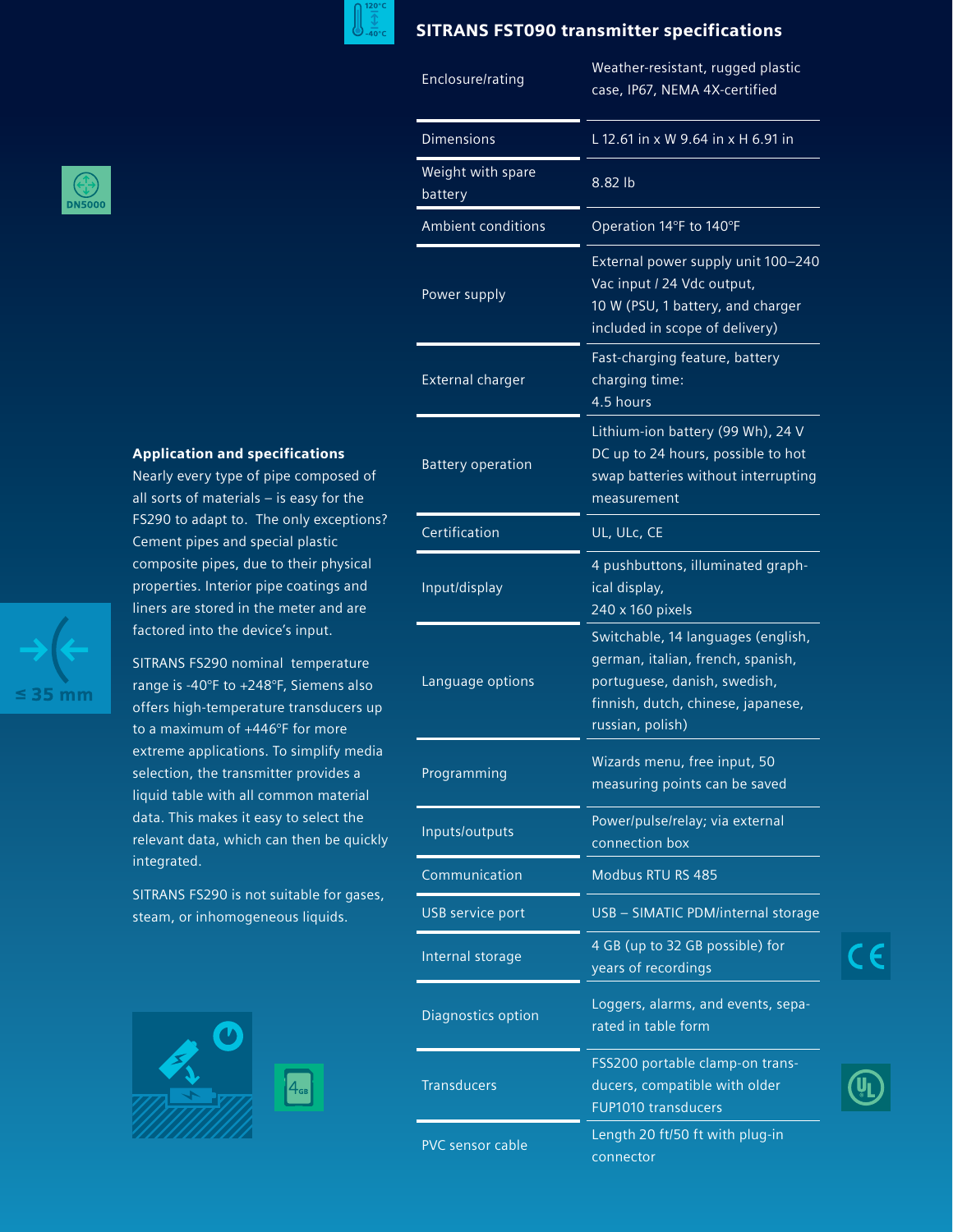## SITRANS FST090 transmitter: easy, flexible, versatile, practical

The SITRANS FST090 transmitter is the successor to highly popular SITRANS FUP1010 that is a globally proven design. In combination with the SITRANS FSS200 clamp-on transducers, this go anywhere flow meter is capable of overcoming almost any flow measurement challenge.



### High tech reduces measurement errors to under 0.15%

The technology of SITRANS FST090 is based on the SITRANS FST030 high-end transmitter. The device immediately digitalizes acquired analog measurements, enabling real-time signal processing and diagnosis. SITRANS FST090's electronics were developed to reduce transmitter errors to less than 0.15% under ideal measuring conditions, the device will reliably delivers 1.0% measuring accuracy in typical field applications.

Measurement errors by ultrasonic flow meters are often caused by anomalies in the flow measurement area. An insufficient distance from a 90° elbow or spatial bend (3D double bend) can lead to flow-profile challenges that a clamp-on flow meter can't physically detect. For portable applications, the FS290 comes equipped with the Siemens patented pipeline anomaly tool that helps improve measuring accuracy, by compensating for less then optimal installation environments.

### Long battery life, simple battery replacement

Improved energy management enables a minimum of twelve and a maximum of over 24 hours of battery operation at full capacity. The battery is easily replaced in situ with the hot swap feature. The transmitter remains powered during the battery change so measurement is not interrupted. The SITRANS FST090 can be programmed via USB interface, using the proven Siemens Process Device Manager (PDM) software.

MEASUREMENT **ERRORS**  $0.15\%$ LESS THAN

### CORRECTION BY



ANOMALY TOOL

## ≥24 HRS. **BATTERY OPERATION**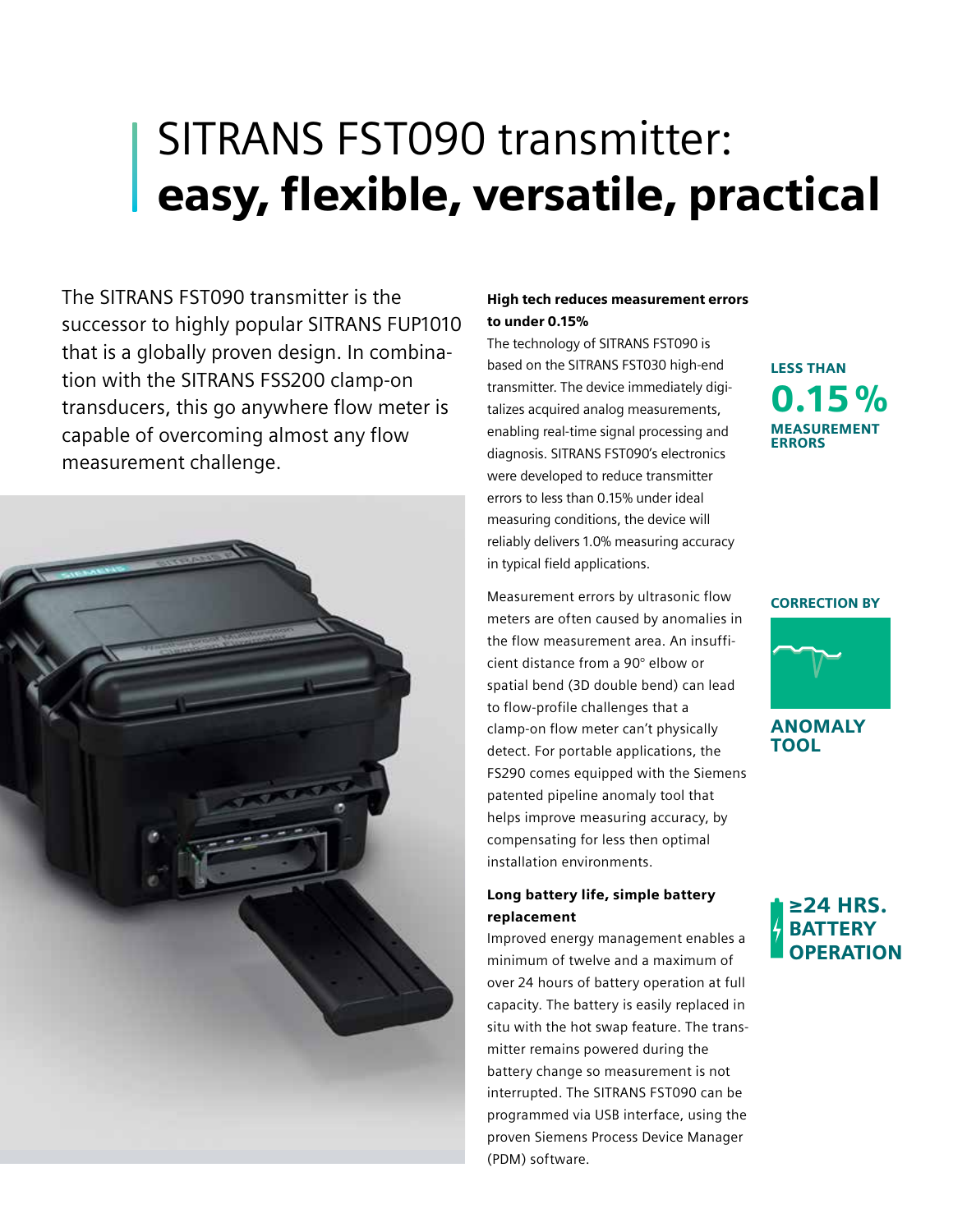# Decades of precision: SITRANS FSS200 ultrasonic clamp-on transducers

The SITRANS FSS200 family includes all transducers with clamp-on technology. For portable applications, universal transducers are recommended. Why? They're designed for a wide range of applications with simple accuracy requirements.

### Large bandwidth for professional use

Clamp-on transducers from Siemens have often stood the test of time. Decades, in fact. Basic transducers in sizes B3, C3, and D3 cover all applications from pipe diameters 0.79 inches to 24 inches. A2 transducers are used for very small pipes, whereas E2 transducers are suitable for all pipe sizes above 24 inches.

No tools are required for installation and connection. Just attach the portable SITRANS FSS200 transducers using tension chains and then easily power them up using a quick-release connector. Older Siemens/Controlotron transducers are also compatible with SITRANS FST090. While clamp-on transducers are usually installed in reflect mode, under harsh conditions, it may be desirable to install them in direct mode, or opposite one another.

Ultrasonic transducers transmit and receive acoustic signals directly through the existing pipe wall, where the angle of refraction into the fluid is subject to Snell's law of refraction. The device thus individually calculates the best sensor distance.



#### Reflect mode

 $c =$  speed of sound in the fluid  $v =$  flow velocity  $Re = Di \cdot v / visc$  Q = K(Re)  $\cdot (\pi / 4 \cdot Di2) \cdot v$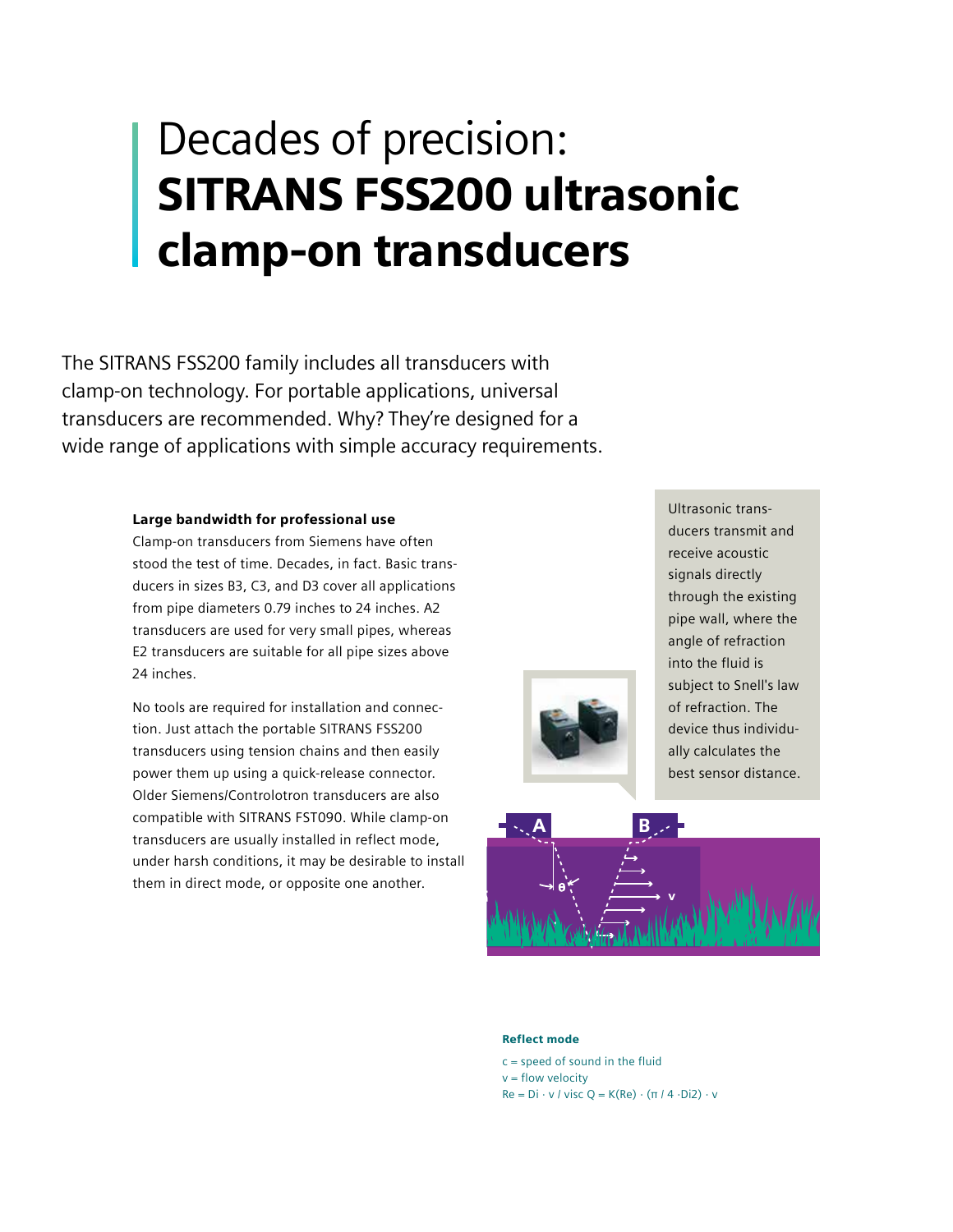# Data, figures, facts: Important information at a glance

### Sensor table

I

|                        | Pipe material                         | Pipe diameter                        | Tempera-<br>ture                            |
|------------------------|---------------------------------------|--------------------------------------|---------------------------------------------|
| Uni, portable, size A2 |                                       | 0.50 in to<br>1.9685 in              | $-40^\circ F$ to<br>$+249.8$ °F             |
| Uni, portable, size B3 |                                       | 0.7480 in to<br>5.0 in               | $-40^\circ F$ to<br>$+249.8$ °F             |
| Uni, portable, size C3 |                                       | 2.0079 in to<br>12.0079 in           | $-40^\circ F$ to<br>$+249.8$ °F             |
| Uni, portable, size D3 |                                       | 7.9921 in to<br>23.6614 in           | $-40^\circ F$ to<br>$+249.8$ °F             |
| Uni, portable, size E2 |                                       | 11.9685 in to<br>over 2362.205<br>in | $-40^\circ F$ to<br>$+249.8$ <sup>°</sup> F |
|                        | FSS200 sensor model and size Portable |                                      |                                             |

\* Basic sensor sizes

Optional: High-temperature transducers up to 446°F, high-precision transducers for wall thicknesses from 0.0394 in to 1.3780 in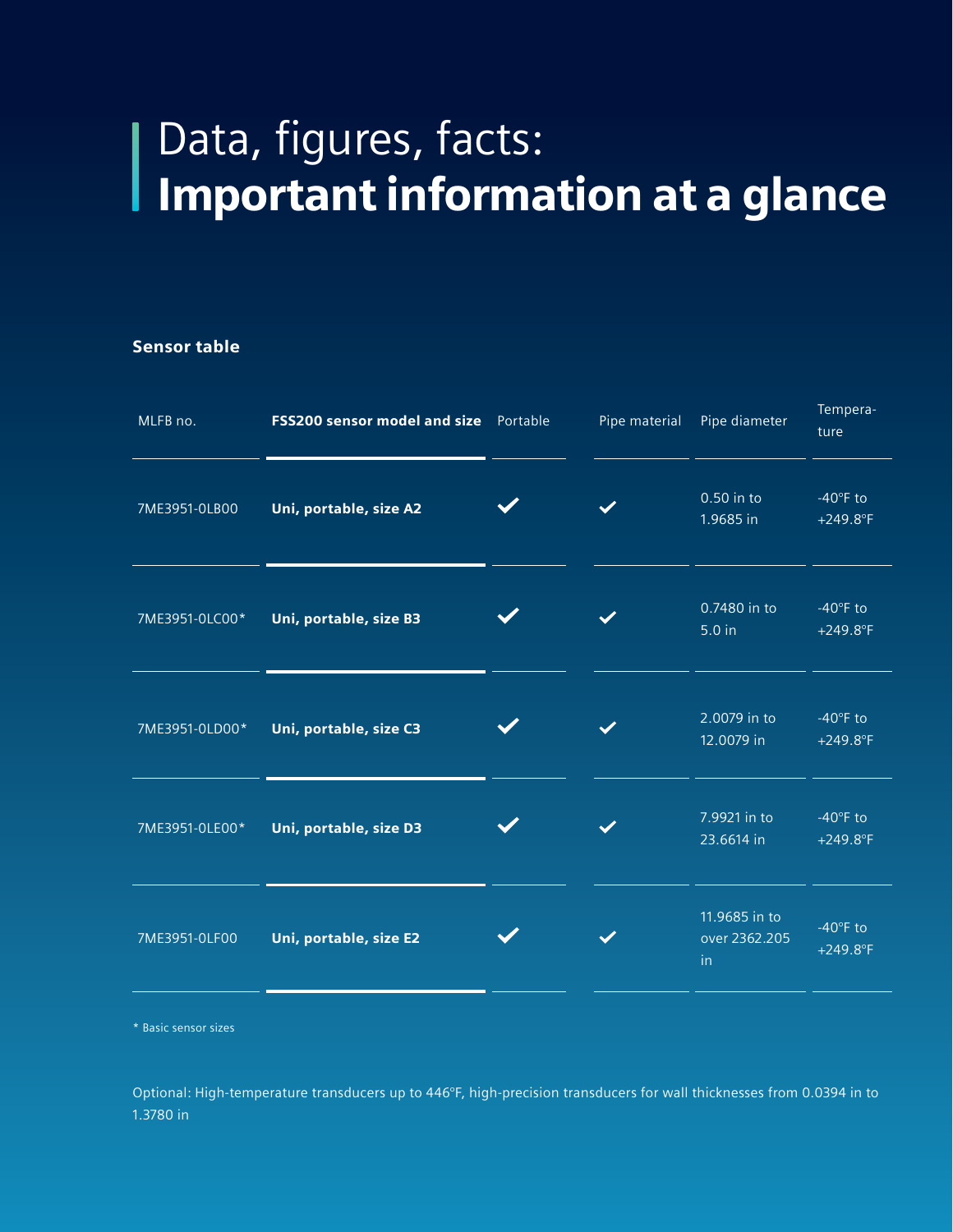# Easy sensor installation and typical applications

The transmitter specifies the transducers' optimal position on the pipe. Transducers can be installed quickly and easily without tools. SITRANS FS290's properties make it ideal for all types of flow meter applications.

SITRANS FST090 calculates the optimal transducer spacing based on raw material, size, and wall thickness, while also taking into account the liquid to be measured. The distance is specified as an Ltn value and as an index value from a reference point. The Ltn value makes it possible to precisely monitor the distance between the transducers.

Mounting rails are ideal for the small sensor sizes A and B and mounting frames with spacers are suitable for the larger sensor sizes C, D, and E. Both rails and frames can be easily attached to the pipe without tools using tension chains. The transducers are always optimally positioned for every possible condition. The correct sensor spacing is based on calculated index points, and the transducers are then clamped on at exactly these points. There's no need to measure the sensor spacing on the pipe to achieve the best possible signal, as the spacing ruler supplied as standard helps with alignment and specifies the index spacing.

Magnetic frames are universally usable for all size C, D, and E transducers. Rare earth magnets ensure a strong hold on steel pipes. Use on plastic pipes is also possible, although this requires tension bands. A special spacing bar makes it easy to position the transducers.



### Typical applications

SITRANS FS290 is often used for temporary monitoring in the areas of water supply and wastewater disposal. This makes it possible to monitor cooling and hot water, reference quantities, and leaks. A typical example is monitoring and testing fire prevention systems and other emergency facilities. Check metering, which is the periodic checking of installed meters, then becomes extremely simple. The portable meter also proves it's versatility in cases where it provides temporary measurements for stationary meters that have been removed for repair or calibration. In fact, SITRANS FS290 can be used virtually anywhere that flows occur.